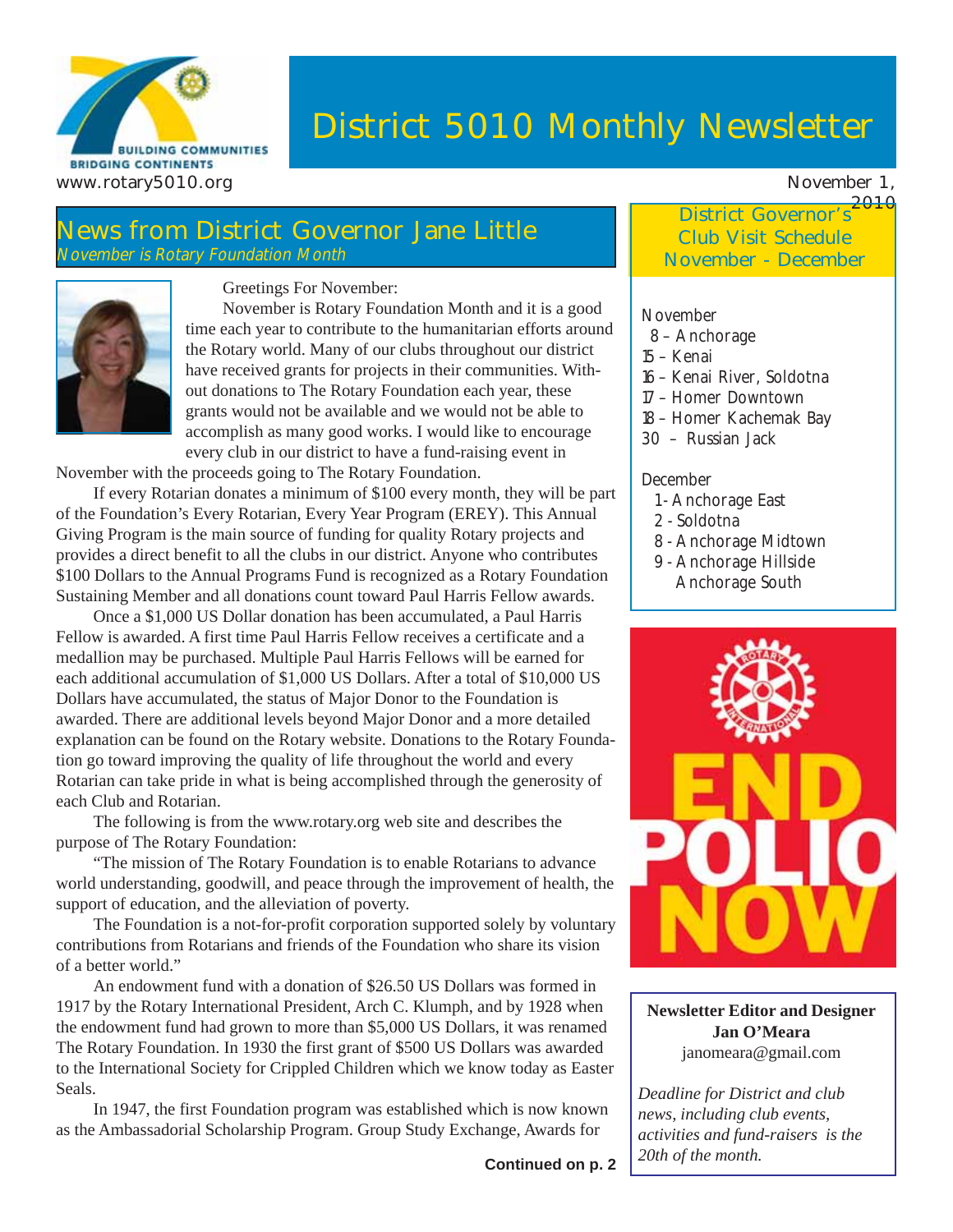

### **News from District Governor Jane Little Continued from page 1**

Technical Training, and the program now called Matching Grants were developed in 1965-66. In 1978 another program of Health, Hunger, and Humanity (3-H) Grants was added.

The Polio Plus program began in the 1984-85 Rotary year and is the largest beneficiary of The Rotary Foundation. It has prevented millions of children around the world from becoming infected with the polio virus. Also funded by The Rotary Foundation is the Peace and Conflict Studies Program which was started in 1987-88. There are so many Foundation Programs that it is impossible to list them all and I encourage you to register for the Leadership Academy if you would like to learn more about Rotary and all the wonderful programs that are available. The Dean of the Leadership Academy in Alaska/Yukon, PDG Carolyn Jones and in Russia, PDG Vladimir Donskoy can provide information by emailing them – cjones@alaska.net and vladimir.donskoy@gmail.com .

In 2006, the Rotary Clubs of Vladivostok Center and Homer Kachemak Bay received a 3-H Grant in the amount of \$330,000 US Dollars in 2006 to develop the Health Fair Centers throughout Russia. It has been a very successful program to provide health care to Russians, especially impacting the youth and teenagers. With this 3-H Grant, Rotary Health Fair Centers and Programs have been located in the following cities in both Eastern and Western Russia: Vladivostok, Yelizovo, Yuzhno Sakhalinsk, Blagoveschensk, Yakutsk, Irkutsk, Ulan Ude, Chita, Angarsk, Kursk, St. Petersburg, Moscow, Nijniy Novgorod, Ulyanovsk, Dubna and Krasnodar. Congratulations to all the Rotarians in those cities and throughout Russia and Alaska/Yukon for their dedication and commitment.

Just a few of some of the other grants that have been received in our district have been for wheelchairs, school supplies, water projects, plumbing equipment, vehicles, sports and playground equipment, medical equipment, trail building training at Lake Baikal, kitchen equipment at an orphanage in Biysk, and desks and chalkboards in Vladivostok.

Let us continue to celebrate all the good works that have been done by our Rotarians and Rotary Clubs. Let us show our continuing support of The Rotary Foundation by Rotarians and each Rotary Club making generous donations during November Foundation Month.



#### **Where's Jane this month?**



### Rotary District 5010 Assembly & Conference June 16-19, 2011 Homer, Alaska

For details or to register early, go to **http://homer.rotary5010conference.org**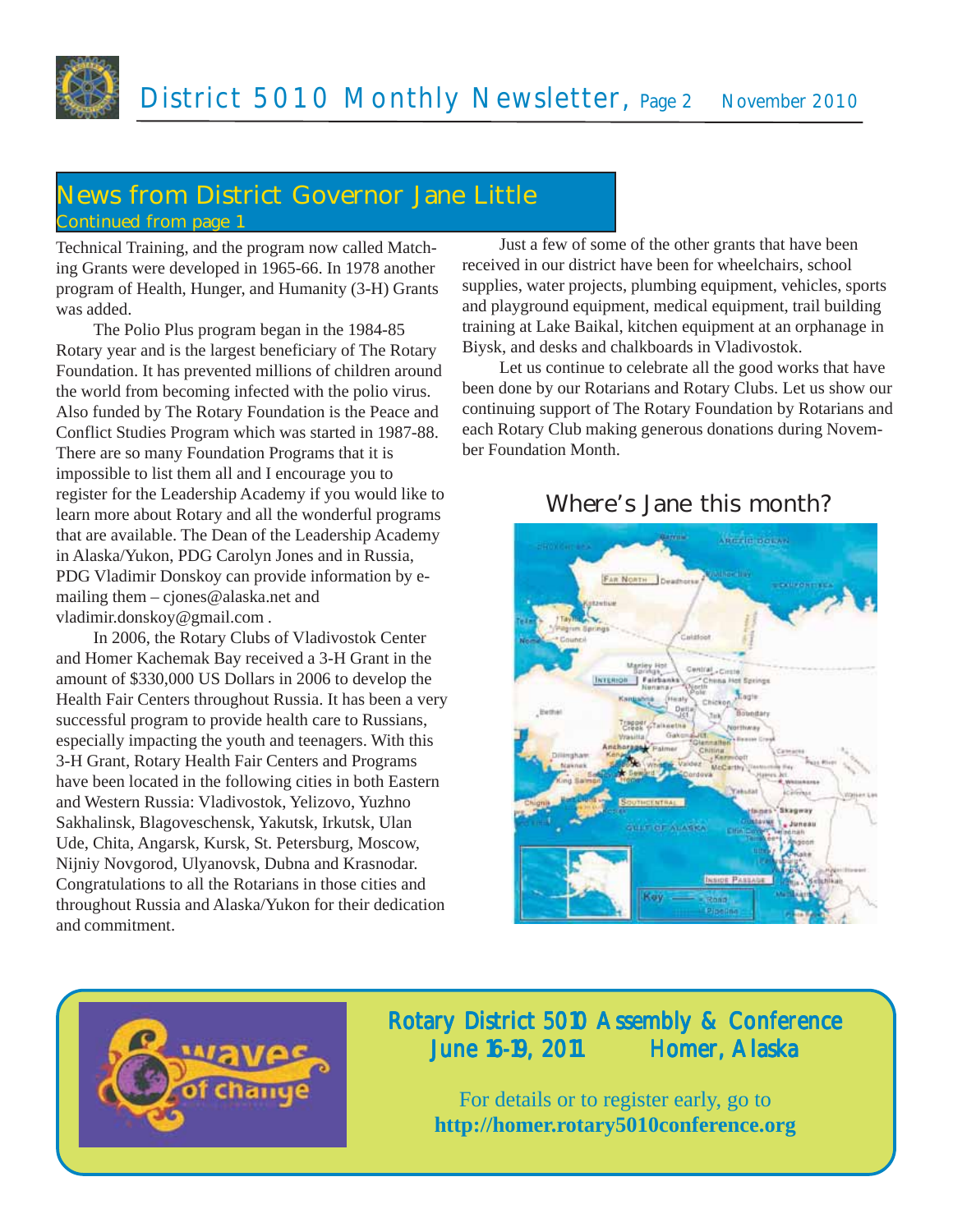

#### News fromDistrict Governor Jane Little **Russian Translation**

Ноябрь – месячник Фонда Ротари и это самое подходящее время для того, чтобы сделать добровольные пожертвования, которые пойдут на поддержку всех благотворительных проектов во всем мире. В нашем округе достаточно много клубов получают гранты на реализацию различных проектов в своих городах. Без ежегодных пожертвований в Фонд Ротари не было бы возможностей на получение грантов, и мы не смогли бы делать столько хороших и полезных дел. Я призываю каждый клуб нашего округа провести мероприятия по сбору денег и внести собранные деньги в Фонд Ротари.

Если каждый ротарианец ежемесячно пожертвует 300 рублей, то тем самым он станет участником программы Фонда Ротари «Каждый ротарианец – каждый год». Ежегодные пожертвование - это единственный источник финансирования ротарианских проектов, что напрямую связано с Россией. Лицо, которое вносит первоначальный взнос не менее 100 долларов в Фонд ежегодных программ и берет на себя письменное обязательство по внесению от 100 долларов ежегодно в последующем. Накопленные 1000 долларов дают ротарианцу статус полнокровного члена сообщества Пола Харриса.

Ротарианцу, впервые получающему награду Пола Харриса, вручается сертификат, медаль заказывается дополнительно. За каждую последующую внесенную 1000 долларов США ротарианец получает награду более высокой степени. Тот, кто внес сумму 10.000 долларов США, получает звание Крупного дарителя. Есть более высокие уровни после звания «Крупный Даритель». Более подробную информацию вы можете найти на сайте Ротари. Пожертвования в Фонд Ротари идут на улучшение качества жизни во всем мире, и каждый Ротарианец может гордиться тем, какие благородные дела осуществляются в настоящее время благодаря его щедрости и щедрости каждого клуба... Нижеследующая информация размещена на сайте www.rotary.org 3десь очень точно описывается цель и задачи Фонда Ротари:

«Миссия Фонда Ротари - укрепление мира и углубление взаимопонимания и доброй воли на Земле через поддержку образования, улучшение здоровья людей и борьбу с бедностью.

Некоммерческая корпорация, занимающаяся сбором пожертвований и распределяющая денежные средства для финансирования утвержденных гуманитарных и образовательных программ, реализуемых клубами и округами.»

Фонд пожертвования с первоначальным добровольным взносом в размере 26 долларов 50 центов был создан в 1917 году Президентом Ротари Интернэшенел Арч Крампом. В 1928 году когда фонд пожертвований увеличился до 5000 долларов США, он был переименован в Фонд Ротари. В 1930 году был выделен первый грант на сумму 500 долларов США международному обществу помощи детям - калекам.

В 1947 году была основана первая программа Фонда, известная сегодня как программа Посольские стипендиаты. В 1965-66 году положили начало такие программы как Программа культурно-профессионального обмена (GSE), d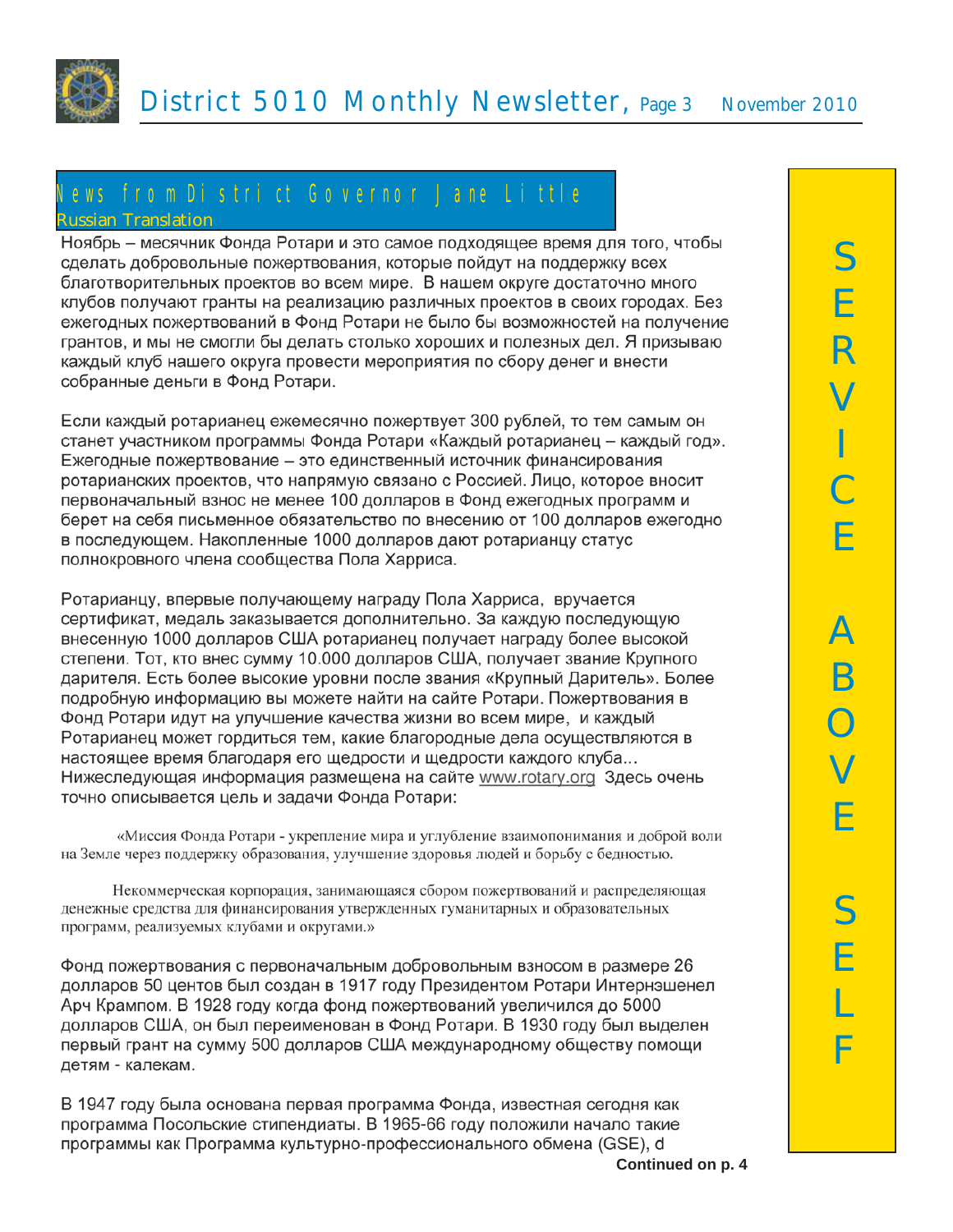

# News from District Governor Jane Little

**continued from page 4**

долевые гранты (Matching Grants). В 1978 году получила старт программа ЗН Здоровье, Голод, Человечество (Health, Hunger, and Humanity).

В 1984-85 гг началась программа по борьбе с полиомиелитом. Это самый значимый и большой проект Фонда Ротари, проект благодаря которому миллионам детей в мире была сделана прививка от полиомиелита, тем самым предотвращена угроза заболевания этой страшной болезнью. Невозможно перечислить все программы Фонда Ротари. Я призываю вас всех поступить в Академию Лидеров. Там вы узнаете много интересного о Ротари и программах. Деканом Российской Академии является экс-губернатор нашего округа Владимир Донской. Связаться с ним можно по адресу vladimir.donskoy@gmail.com. Деканом Академии на Аляске\Юкон является Каролин Джоунс. С ней можно связаться по aдресу cjones@alaska.net

Клубы Владивосток Центр и Хоммер Кетчимак Бей (Homer Kachemak Bay) в 2006 году получили 3Н грант на общую сумму 330.000 долларов США. Грант был выделен на создание и развитие Центров Ярмарок Здоровья на территории Российской Федерации. Это очень успешная программа по здравоохранению, особенно она важна для молодежи и подростков. Центры Ярмарок здоровья были открыты во Владивостоке, в Южно - Сахалинске, Благовещенске, Якутске, Иркутске, Улан-Удэ, Чите, Ангарске, Курске, Санкт Петербурге, Москве, Нижнем Новгороде, Ульяновске, Дубне и Краснодаре. Благодарю всех ротарианцев России, Аляски и Юкон за их преданность своему делу.

В нашем округе были получены гранты на приобретение инвалидных колясок, школьных принадлежностей, проектов по чистой воде, сантехнического оборудования, автобусов, спортивного и игрового оборудования, медицинского оборудования. Был получен грант на проведение тренинга по строительству Большой Байкальской тропы, кухонного оборудования для детского дома г. Бийска, на покупку школьных парт и учебных досок клубом города Владивостока.

Давайте продолжим делать хорошие дела, которые начаты ротарианцами и клубами. Пусть каждый ротарианец и клуб в ноябре - месячнике Фонда Ротари, сделает щедрое пожертвование в Фонд Ротари.





For details or to register early, go to http://homer.rotary5010con

Rotary District 5010 Assembly & **Conference** June 1619 2011 16 Homer, Alaska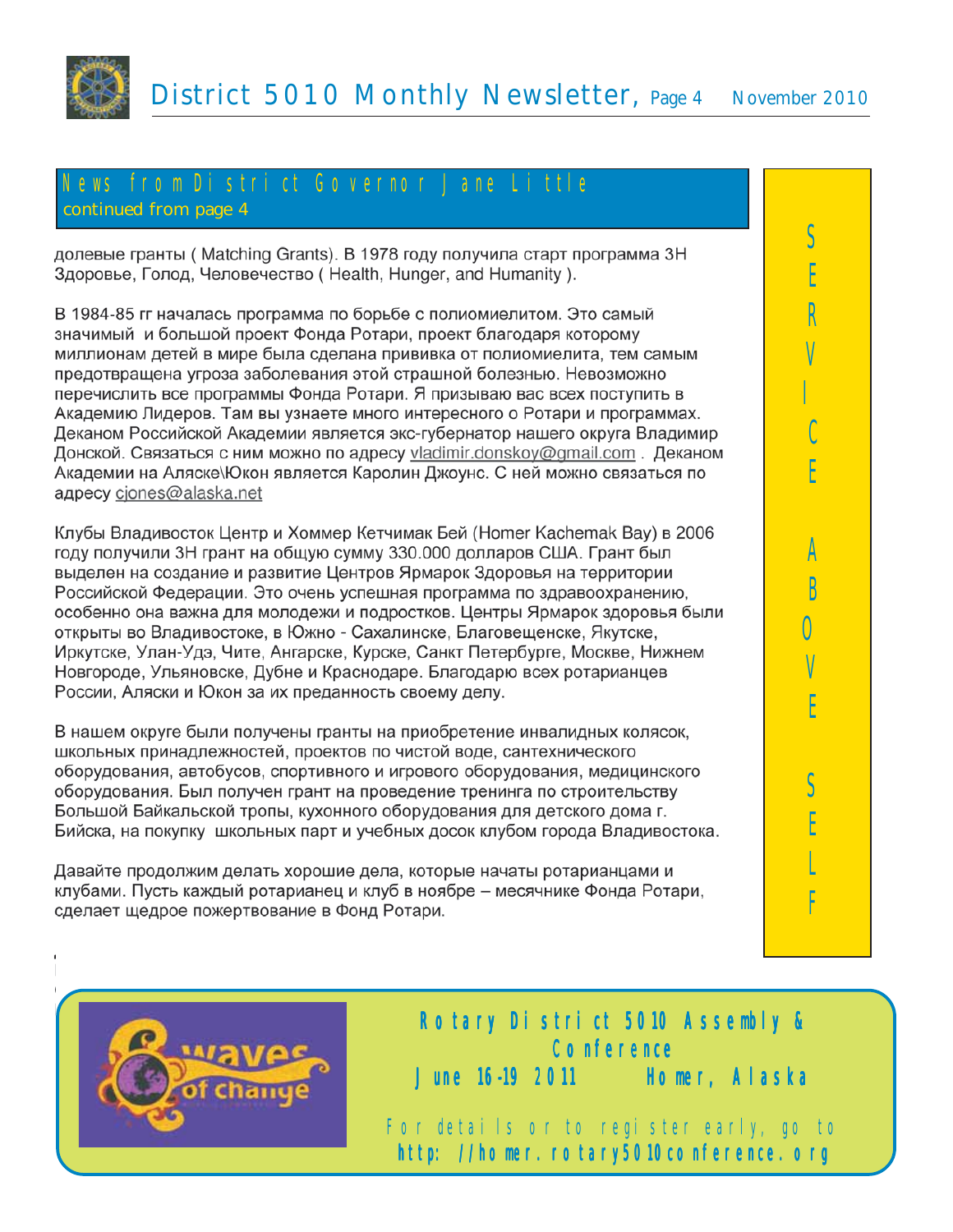

## **News from District Governor Jane Little about Rotaract**

My governor visits to all the clubs in our district are the truly the most rewarding part of this year. When I met with the Novosibirsk-Initiative Rotaract Club, I was impressed with the quality of the members and all the wonderful projects they are working on. My interaction with the young people in our district, especially in the Rotaract Clubs, makes me realize just how important and what a wonderful service they provide to your community and to Rotary International.

Last week I met with the Juneau – Capital City Rotaract Club and I thought you might like to hear what they are doing on this side of our district. They have 21 members in their club and just like the Russian club; they work on many projects in their community. Some of their projects and activities include:

"Octoberfest for Breasts" is a successful fund-raiser that raised \$11,000.00 US Dollars for the Cancer Connection in SE Alaska for women with breast cancer. Jessica Weller was the guest speaker, 25 years old, and currently receiving treatment for breast cancer.

Christmas boxes with food and gifts. They collect donations and buy all the food for the boxes. One week before Christmas, they put everything together in the boxes for 200 families in need.

Adult "Prom Night," which is a formal dance and everyone votes for their favorite not for profit organization for a donation.

Chili Fest – anyone who wants to enter their recipe and chili for a cook-off contest to see which chili is best. People who attend pay a fee, taste the recipes, and vote to see who will win.

Shelter Boxes was another fund-raiser for their international project. The club also participated with the Juneau Rotary Clubs on projects for wheelchairs, Polio Plus, and the Boat Show.

Activities just for fun include a Mustache Party – everyone had to wear a mustache and some were very creative, rock climbing activities, going out to eat together, and making wallets out of duct tape.

Birthday celebrations and personal connections are very important in their club. They like to include a variety of new young people as members so they can make new contacts and friends outside their usual circle of friends. One of their club members is already talking about coming to Khabarovsk for the next Rotaract Forum in July 2011.

If you would like to contact the co-presidents of the club, they would love to hear from you – Amanda Behrends and Karen Stewart amandabehrends@yahoo.com and karen\_stewart00@hotmail.com (the 00 are zeros)

*Editor's Note: The above article was a letter from DG Jane published in the Russian Rotaract Newsletter.*

# DGE Ted Trueblood begins PETS Planning



District Governor Elect Ted Trueblood has begun planning for the 2011 PETS training, which will be held in Seattle in February this time around.

Meeting with him in Juneau, were Presidents-Elect Clark Gruening, Chris Letterman and John Pugh, pictured here with Ted, around a conference table.

PETS is a three-day whirlwind of workshops, and educational seminars, designed to prepare this year's PEs to serve as next year's presidents. Dates are Feb. 17-20.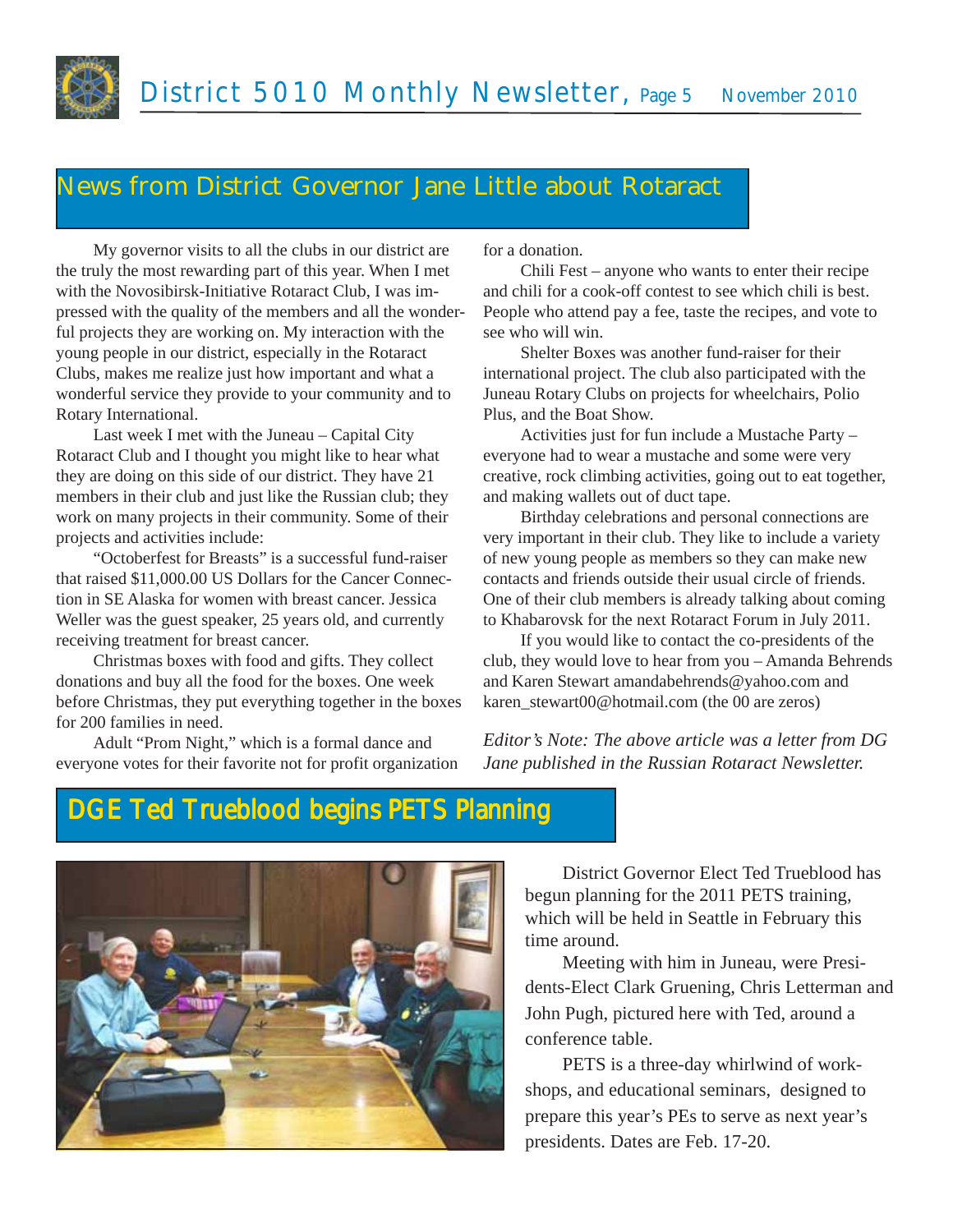

#### **Canadian Rotary Collaboration funds health and education initiatives Information provided by Debra Wortley and Kevin Webb**

The Canadian Rotary Collaboration for International Development (CRCID), Rotary International and Canadian Rotary clubs are working to improve the living condition of disadvantaged groups, especially vulnerable children and girls, in eight developing countries in Central America and in Africa. CRCID programs support initiatives in literacy, education, and health (including water and sanitation) and are currently taking place in Belize, Cameroon, El Salvador, Honduras, South Africa, Guatemala, Kenya and Uganda.

Through CRCID, Canadian Rotary clubs are able to obtain funding from the Canadian Government International Development Agency (CIDA) to conduct international programs. This is the first year of the current three year funding cycle. Rotary would not have been able to access Canadian government (CIDA) funding without CRCID.

CRCID's mission is to deliver sustainable programs in developing countries by collaborating with other Rotary clubs and districts, governments and NGO; facilitating the development, implementation, monitoring, evaluation and reporting of the programs; developing the capacity within Canada and partner countries to effectively deliver the programs; securing human and financial resources; and enhancing the awareness of the need for, and achievements of, CRCID programs.

In 2009-2010, to celebrate 100 years of Rotary in Canada, CRCID coordinated the Canadian Rotary Centennial Afghanistan Challenge project in Afghanistan to build and furnish a school in Afghanistan. Through a very successful construction process the school had its grand opening on September 26, 2010. Students who previously were studying under the trees outside are now in the safety of their new classrooms. Funds contributed by Canadian Rotary Districts and Clubs were matched by CRCID through a grant from CIDA. District 5010 (on behalf of the three Whitehorse, Yukon clubs) contributed \$5000, Whitehorse clubs and individual Yukon Rotarians contributed over \$3000 to building the Afghanistan school. Funds raised from the Whitehorse clubs exceeded Rotary's request for contributions by over 240%.

The school in Afghanistan will accommodate 4000 students, including up to 2500 girls, in grades 1-12. Because of the high enrollment, the school will teach their curriculum in three shifts. The girls will attend the early morning shift and the boys the afternoon shifts. According to UNICEF only 18% of Afghan girls (ages 15-24) and 49% of boys (ages 15-24) are literate.

The Canadian Rotary Centennial Afghanistan Challenge



*Students in a classroom at the Nasrat School. The girls' identities are protected by photographing them from the back.*

is also hosting a national public engagement campaign that will approach high school students across Canada from September 2010 through June 2011, creating deliverables and securing media attention. The goal of the public engagement campaign is to educate Canadian youth on cultural differences and on the Canadian development efforts that are going into Afghanistan. The campaign will feature Rotary guest speakers, a campaign song "More I Want To Know" by Janie Grand, a presentation video, classroom kits, a Guinness Book of World Records entry attempt, and will culminate with awarding laptops to the top Afghanistan Education Contest submissions. A beautiful Afghanistan School song has been produced by Janie Grand.

CRCID is asking Rotarians across Canada to get involved and act as a project representative by giving a presentation to their local high schools. With the easy to use tools offered in the classroom kit, this process will be fun and easy! With your help, Rotary can raise awareness of cultural differences in students across the country. Become a speaker - Order your kit on line now at www.AfghanistanSchool.ca.

For more information about the Canadian Rotary Centennial project visit the CRCID Afghanistan school website www.afghanistanschool.ca or contact Kevin Webb at kwebb@crcid.org.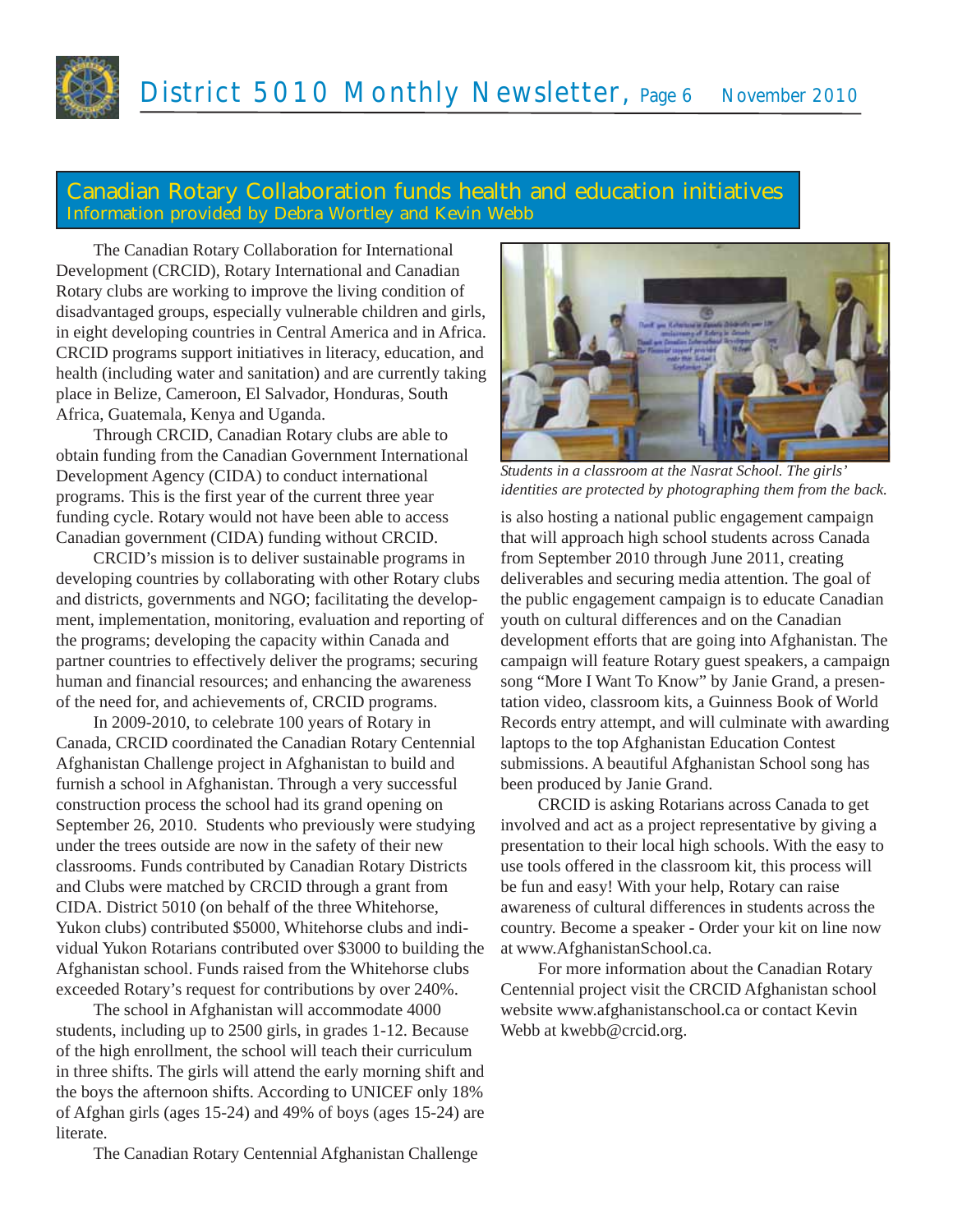# **District GSE Team Chosen**

The District 5010 GSE team to Germany was selected in Juneau recently. The members are: Devon Duke and Katie Johnson from Anchorage, Tom Chard from Juneau, and Joel Macht from Whitehorse.

All are looking forward to representing Rotary in Alaska and the Yukon in Germany. Following are brief bios about the team:

#### Rotary Leader: **Dora Gropp**

Dora was born and raised in Germany and has lived in Alaska for over 40 years. She is widowed and has 2 grown children and one grand child. She is a professional electrical engineer and has worked for Alaska's largest electric utility for over 25 years. Dora has been a Rotarian since 1988 and has served primarily in the Youth Exchange Program.

Team Members

**Tom Chard** from Juneau is a Health Planner for the State of Alaska. He holds a Bachelor of Business Administration degree. He has served with the Peace Corps in the Ukraine and now specializes in the State

#### Rotarians on the Internet a good connection by Jon Deisher

I don't know how well known it is, but there is an active on-line Rotary Fellowship known as "Rotarians on the Internet," or ROTI. A couple of years ago I was ROTIan of the month. I am a regular contributor to the ROTI monthly newsletter called the "Breadbasket," which is published on line and often has items worthy of reproducing in Club and/or District newsletters. There are a few representatives on ROTI from D5010, but not many. I am wondering how well known this fellowship is. There are more than 2,000 members worldwide. ROTI has a booth in the International House of Friendship at the R.I. Conference every year and members frequently become personal friends and exchange visits.

Membership is free. I've been a member for five years. Why not place a notice in your club newsletters about this fellowship?

ROTIs website is http://www.roti.org/

This month's Newsletter/Breadbasket can be found at http://www.roti.org/news/

system of care for people with behavioral issues.

**Devon Duke** was born and raised in Anchorage Alaska. She was an exchange student in Germany in high school. Devon is married and is employed as the Key Accounts Advertising Executive at the Anchorage Daily News, Alaska's leading newspaper, where she sells print and on-line campaigns.

**Katie Johnson** (Katherine) was born and raised in Anchorage Alaska. She is a mechanical engineer and works for Michael Baker . Katie has been a member of Rotaract since 2004 and was secretary of the Aurora Borealis Rotaract club for three years.

**Joel Macht** grew up in Vancouver, BC, Canada and now lives in Whitehorse/Yukon with his wife and two children. Joel has worked with non-governmental, disability service organizations since 2002 and is presently the Executive Director of the Learning Disabilities Association of Yukon.



*For every dollar spent through our Easy Biz Account, the District earns a mile!*

And you still earn your own miles from traveling and/or your own credit card program.

Call Joni Gerharz with Travel Services, identify yourself as being with Rotary, and she'll get you started. 907-745-2148 or 800-478-2148

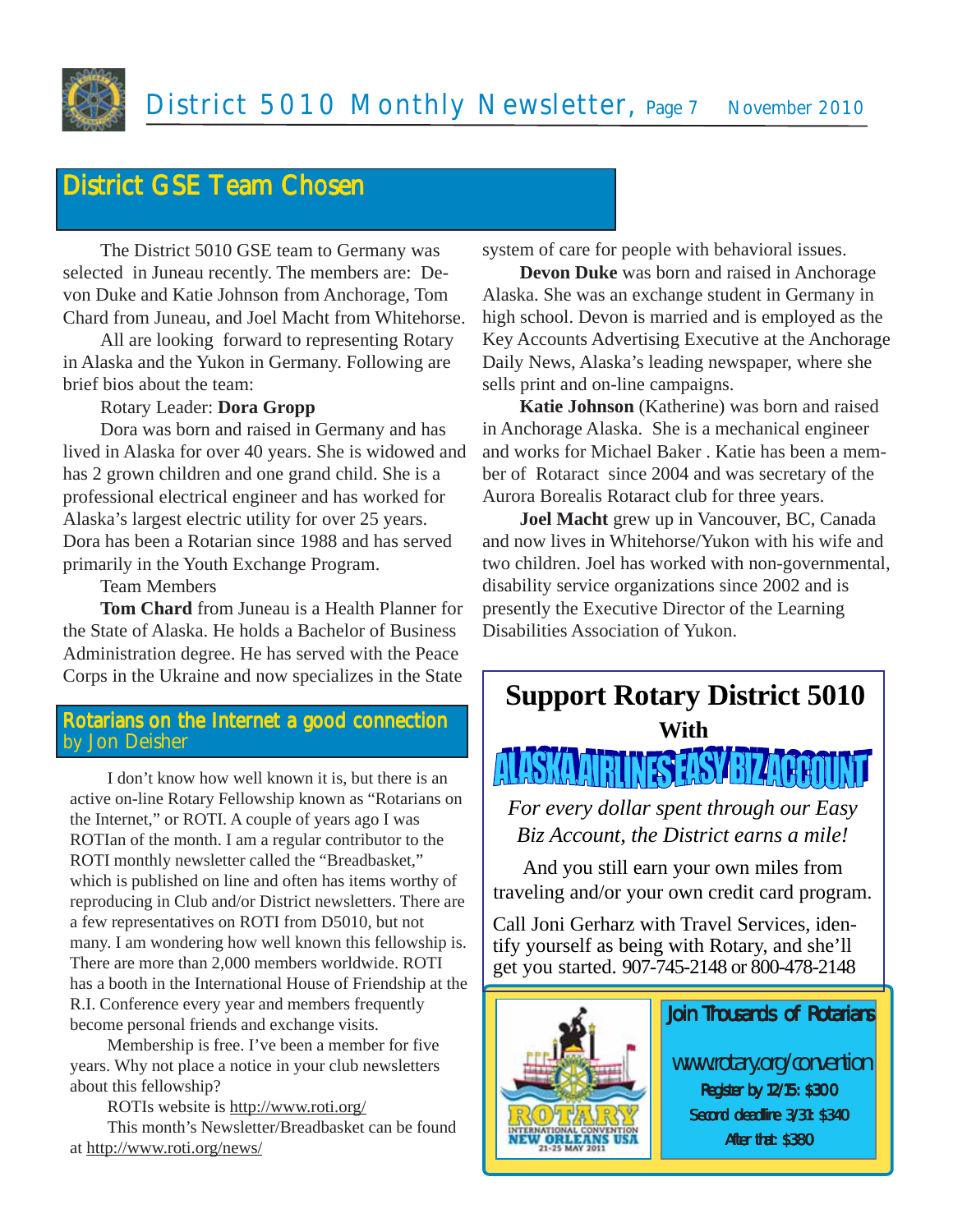

# Club Focus **– Projects**

#### **Rotary Club of Fairbanks Donates New Entrance to Clay Street Cemetery**

A large crowd gathered on a cool fall day to observe the ribbon cutting for the opening of the newly built entrance of the Clay Street Cemetery. Attendees included local and state dignitaries, Fairbanks Genealogical Society members, and more than a few Rotary Club of Fairbanks members. The entrance, a gift from the Rotary Club of Fairbanks to the City of Fairbanks, was adorned with a red ribbon bearing the rotary seal. After a brief introduction by club president, Jack Wilbur, Joanie Skilbred from the Fairbanks Genealogical Society told of how the cemetery came to be, and what it meant to her group to have the cemetery back in the interest of the general public. Mayor Terry Strle also spoke of her plans to establish a cemetery commission, to help with future maintenance and upkeep. The gift of the new entrance has brought renewed interest to the cemetery and the history that is within its fences.

The approximately \$100,000 used for the project came from fund-raising efforts and is budgeted to be the earmark project for the Rotary Club of Fairbanks for 2010 and 2011.





#### **Palmer Club fall projects focus on kids and families**

In this photo, PE Stephanie Allen and Secretary Susan Benz are working to spruce up the Palmer Amoosement Playground, a local community playground during a Rotary work party. The Playground is located next to the



Palmer Moose Lodge, the site of Palmer Rotary's weekly meetings. It was in need of some light repairs and painting and Youth Exchange Officer, Jeff Johnson coordinated the materials and funding for the Rotary work day. The Club and several youth exchange kids worked hard and within a few hours, the Park was brighter and ready for more playground visitors.



This is a photo of the some of the Palmer Rotary Club members out in the potato fields during the month of September, gleaning previously picked fields for remaining potatoes. The potatoes are then donated to the Palmer Food Bank. This has been a annual fall project for the Palmer Rotary Club for many years.

Club members include Mike Chmielewski, David Holladay, Jeff Johnson, Joan Tolstrup (with husband Vance and three friends) Richard Kenshalo and Susan Benz. Club member Paul Dombroski coordinated the potato pickings.